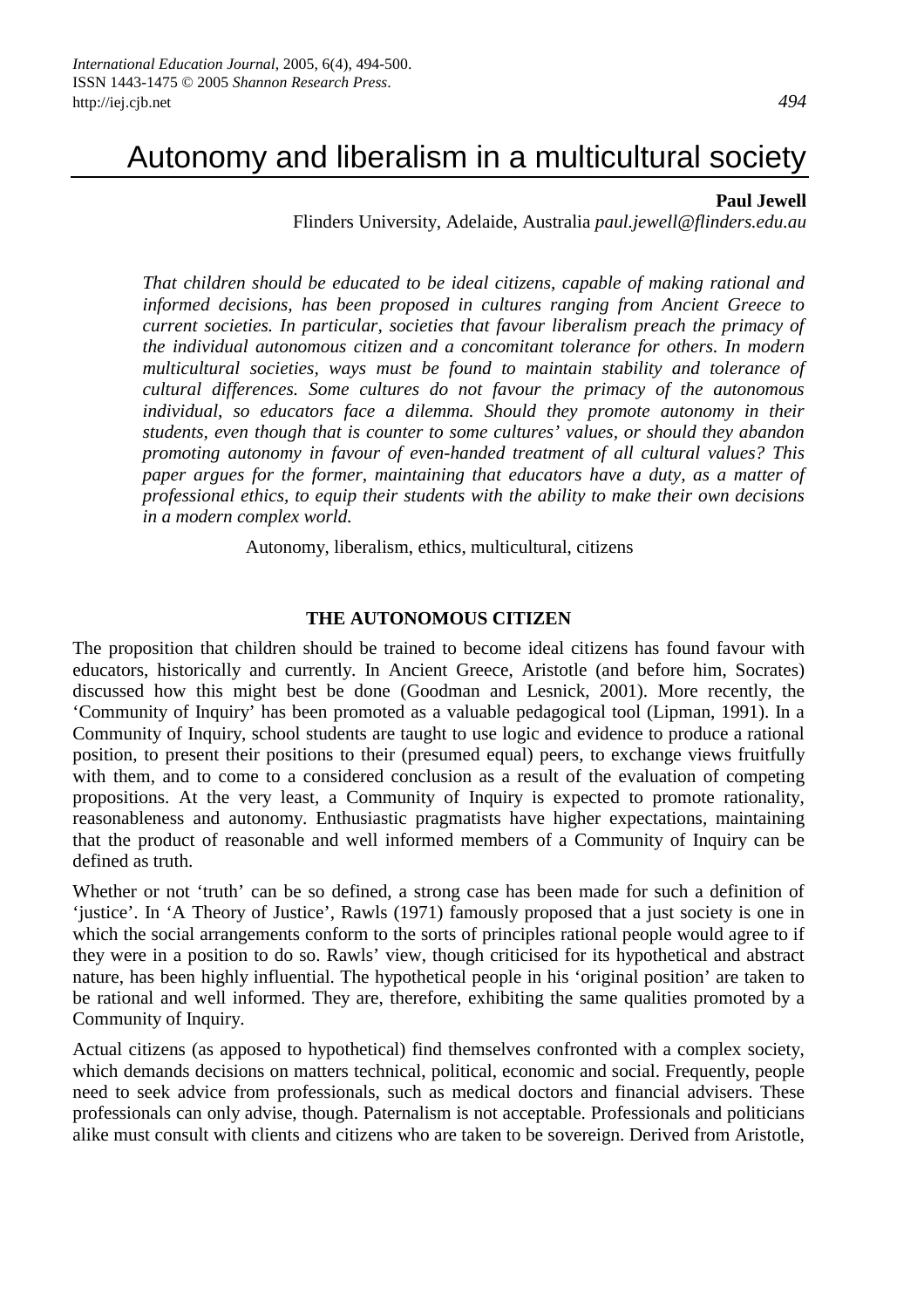Kant, Mill, and Rawls, the ideal is a person who is reasonable, rational, well-informed, selfdetermining, autonomous, and tolerant of others (Winch. and Gingell, 1999; Blackburn, 1994).

Legal arrangements assume this. Political philosophers propose social arrangements that flow from the deliberations of reasonable, rational, autonomous people. Educators teach children to develop into such persons.

Of course we do not have uniform goals. Whether individuals are acting as clients or as citizens, we do not agree on what constitutes the good or how best to achieve it, and even if we did, we would not agree about how to prioritise competing outcomes (Chappell, 2003). But we do not disagree on how to deal with differences. We promote reasonable and rational deliberation, and accept in common the primacy of the principle of autonomy. We have consensus, do we not?

Alas, no. Not even Rawls is prepared to promote the primacy of autonomy in principle, and other ethicists do not believe it works in practice.

## **AUTONOMY CHALLENGED**

Fagan (2004) points out that many societies are complex and multicultural, and that people's deliberations occur within the context of their cultural and religious beliefs. Some cultures, he maintains, do not value autonomy, which generates a problem for the provision of social and professional services. Fagan argues that "The autonomy principle may be presently invalidly applied in certain circumstances because the conditions for the exercise of autonomy have not been fully or even adequately satisfied" (p. 15).

As an exemplar, Fagan refers to a study of Saharso on the status of married women in Hindu communities in the Netherlands. Saharso argues that "married Hindustani women's potential for exercising autonomy is severely restricted…" because "…Hindustani women are typically brought up to believe that the wife must obey her husband unconditionally" (p. 22).

A Hindustani woman suffering physical abuse is entitled to seek legal protection and medical treatment. Clearly the principle of autonomy allows an individual to seek, accept, challenge or reject legal and medical advice in the light of their own beliefs and personal circumstances. However, her personal circumstances may be that her husband, supported by their shared cultural beliefs, has forbidden her to seek protection or accept treatment for her injuries. Her culture teaches obedience to husbands rather than personal autonomy, rather than the democratic ideal of a self-determining citizen.

It can further be argued that such women have no effective right of exit from their culture. They do not themselves recognise that as an option, having internally accepted the beliefs of their culture and their cultural identity within it. They have no practical means of exit, either, being constrained financially and by the shame they would bring on their families if they abandoned the marriage.

So it seems that a citizen's life can be severely constrained by their cultural beliefs and an expectation that a citizen can or will act autonomously may be unwarranted. This in itself is problematic, but there are wider implications for society as a whole. It is not possible to respect various cultural beliefs and at the same time to promote the principle of autonomy. So which should be favoured and what should be the basis for political and social arrangements?

Rawls recognises this as a serious problem. "A modern democratic society is characterised not simply by a pluralism of comprehensive religious, philosophical, and moral doctrines but by a pluralism of incompatible yet reasonable comprehensive doctrines. Not one of these doctrines is affirmed by citizens generally" (1993, p. xvi).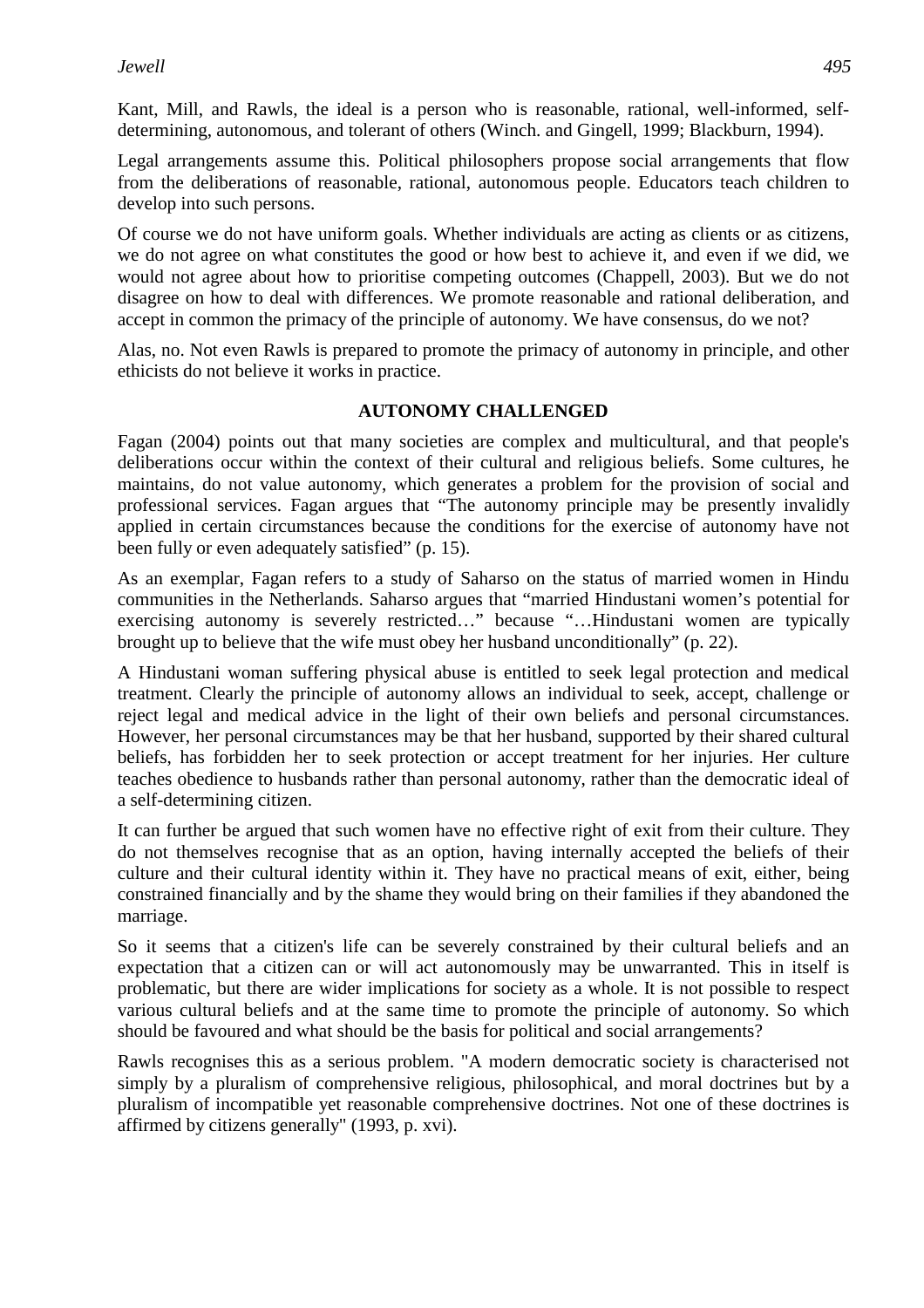Rawls' assertion that no one doctrine is affirmed by citizens generally implies that the doctrine of autonomy is not asserted by citizens generally, not even by reasonable citizens. He goes on to ask, then, "How is it possible that there may exist over time a stable and just society of free and equal citizens profoundly divided by reasonable though incompatible religious, philosophical, and moral doctrines?" (1993, p. xviii).

His answer is political liberalism.

#### **POLITICAL LIBERALISM**

It needs to be made clear that political liberalism is not to be confused with comprehensive liberalism. Comprehensive liberalism favours autonomy. Political liberalism is neutral. It is political rather than comprehensive because it applies only to the basic structure of society, its social institutions. "For Rawls, given the inescapable condition of pluralism, the only adequate strategy for the justification of social arrangements is one that is restricted to public principles and ideals: one that avoids references to comprehensive doctrines that are not shared by all reasonable citizens" (Costa, 2004 p. 3).

It is important to distinguish between the terms 'reasonable' and 'rational', and to note that while we may associate autonomy with the latter, it is not necessary for the former. Rawls defines 'reasonable' this way. "Persons are reasonable in one basic aspect when, among equals say, they are ready to propose principles and standards as fair terms of co-operation and to abide by them willingly, given the assurance that others will likewise do so" (1993, p. 49).

This contrasts with his definition of 'rational' which "Applies to a single, unified agent (either an individual or corporate person) with the powers of judgment and deliberation in seeking ends and interests peculiarly its own" (1993, p. 50).

Rawls' political liberalism, then, emphasises reasonableness and tolerance of differences, rather than rationality and autonomy. Of course, he is not against autonomy, merely neutral concerning the wide variety of doctrines espoused in a modern democracy.

A number of criticisms of political liberalism can be (and have been) made. Is it possible to promote political liberalism in a democracy without promoting comprehensive liberalism? Is political liberalism superior to the promotion of autonomy anyway? And how does this debate help us to deal with the case of the abused and constrained wife who needs but cannot seek social services and professional advice?

A frustrated social service provider could be forgiven for exclaiming 'I wish she had not been brought up to obey her husband but had been taught to make her own decisions.' Such a sentiment raises the issue of the role of education in a multicultural society. Rawls mentions this issue only briefly (1993, p. 199), but others have taken up his case for political liberalism in education, and furthered his argument for it (de Wijze, 1999; Costa, 2004).

### **THE ROLE OF EDUCATION**

Citizens in democratic societies spend their early, formative years at school. Schools, then, can be seen as the battleground whereon various cultural traditions, values and doctrines, struggle with each other for dominance and future viability (Gutek 2004). Most schools are government run and attempt to cope with this battle. Some schools are independent or religious, and aim at preserving and promoting the particular doctrines of the group that supports them.

There are three key models of private and public institutions in our society. The family represents institutionalised private values. The state represents institutionalised public values. And the school epitomises the fusion of the two. As an amalgam of private and public interests, the school is no less important than the distinctly private or the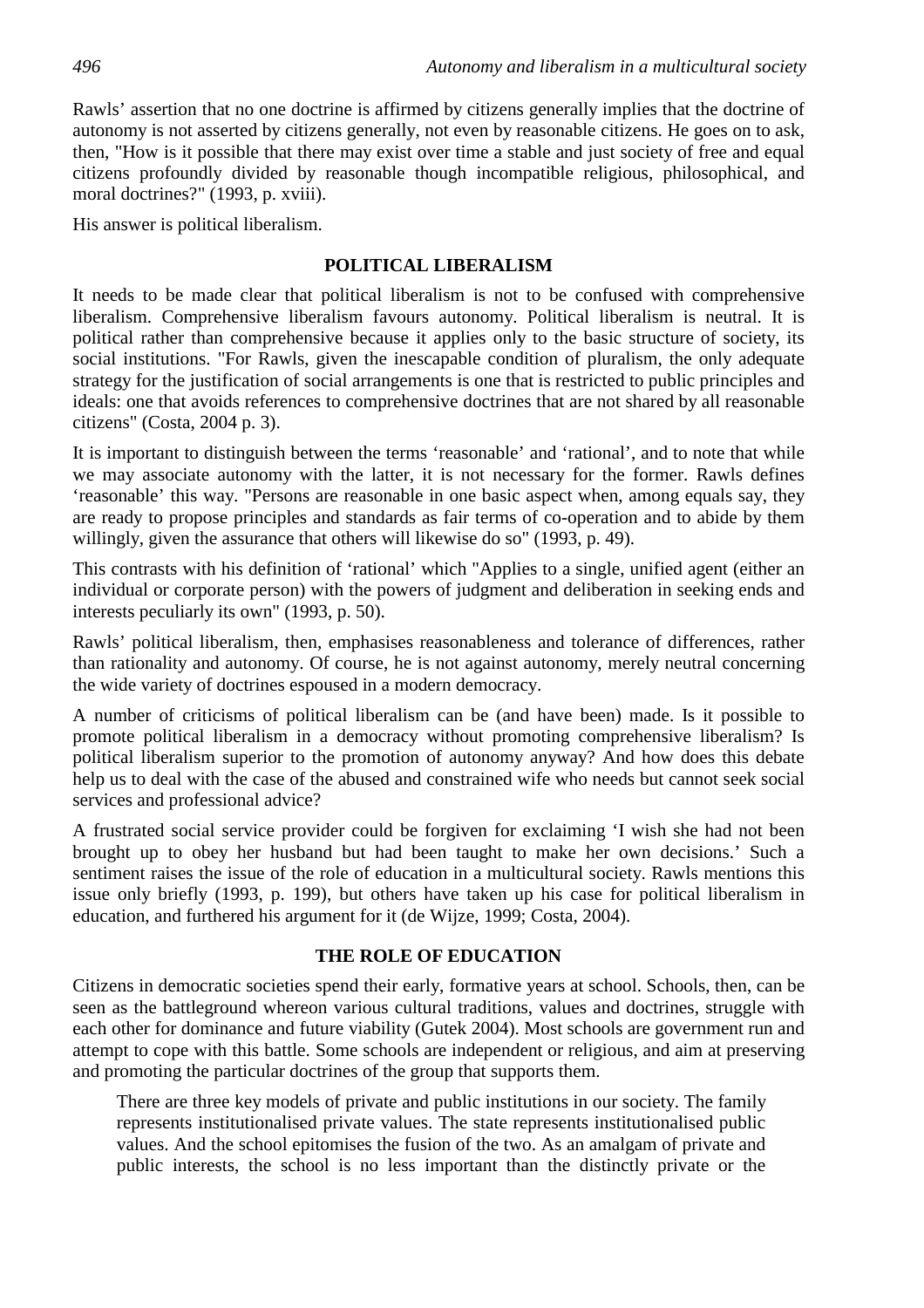distinctly public. In some ways it is the most important of all, because through it, past and present generations deliberately and consciously attempt to stamp a design upon the future. (Lipman, 1991, p. 7)

Schools cannot escape cultural and political conflicts (Ibrahim, 2003). The United Nations Declaration of the Rights of the Child is dismayingly ambivalent on how they should be resolved (1989). On the one hand, there are cultural groups who would like to educate their children with their groups' beliefs and shield the children from all other beliefs. On the other extreme is Rawls' political liberalism which recommends educating children about all beliefs without favouring any particular group or doctrine. Between them are those who believe in developing in the child the autonomous ability to choose between the competing doctrines. De Wijze calls this last 'comprehensive liberal education' or 'CLE' and Rawls' position 'political liberal education' or 'PLE'.

The sole purpose of a PLE is to teach children the requisite values, civic skills and basic knowledge necessary for a successful and enduring political liberal society. A CLE in contrast, seeks to teach a conception of the good based, for example, on the values of individuality and autonomy. (De Wijze, 1999, p. 2)

According to whichever view, then, the **sole** purpose of education is to provide for an enduring society. In contrast, many philosophers of education consider that the professional responsibilities of teachers range well beyond such a narrow focus. Indeed, such a narrow focus implies that political liberalists do not consider that teachers are even professionals, but merely instruments of the state.

Are teachers employees undertaking routine tasks of passing on information, or are they skilled professionals who make judgements that affect clients' welfare? If they are professionals, who are their clients – their employer, the state or their students?

A profession has a number of characteristics (Kalaitzidis, 2002). It is recognised by society as having the responsibility of meeting particular needs of people. Typically, these needs are seen as vital, for example, health or legal representation. Education is clearly a vital need. Professionals have specialist knowledge attained through university training (Phenix, 1958). Accordingly, teachers have qualifications attained by some years of university study. Professionals are subject to the standards of a professional registration board, as are teachers.

If then, education has the hallmarks of a profession, what are a teacher's professional obligations and ethical responsibilities? It is surely absurd to propose that teachers have no ethical responsibilities to their students. This, in turn, implies that their students are their clients, whatever obligations teachers may have to society as a whole. This is common to the idea of a profession, that is, that professionals provide expert assistance to their needy and vulnerable clients within a context recognised and respected by the wider society. The needs of the client are a primary ethical consideration, and indeed philosophers of education such as Peters and Rousseau are 'against treating children as little mannikins, as material to be poured into an adult mould' (Peters, 1972, p. 41).

Nonetheless, students are social beings, and potential citizens, so attempting to isolate teachers' ethical responsibilities to the child from the demands of a complex society is illogical. Similarly, there is little point in arguing about whether society is merely the sum of individuals or whether individuals are the sum of their social relationships. If we consider the needs of students as future citizens and compare these needs with the demands of a democratic society, we are not confronted with an intractable dilemma.

It is obviously in people's interests to live in an enduring, stable and successful society. In theory, stability might be achieved through Plato's autocratic paternalism. A more attractive alternative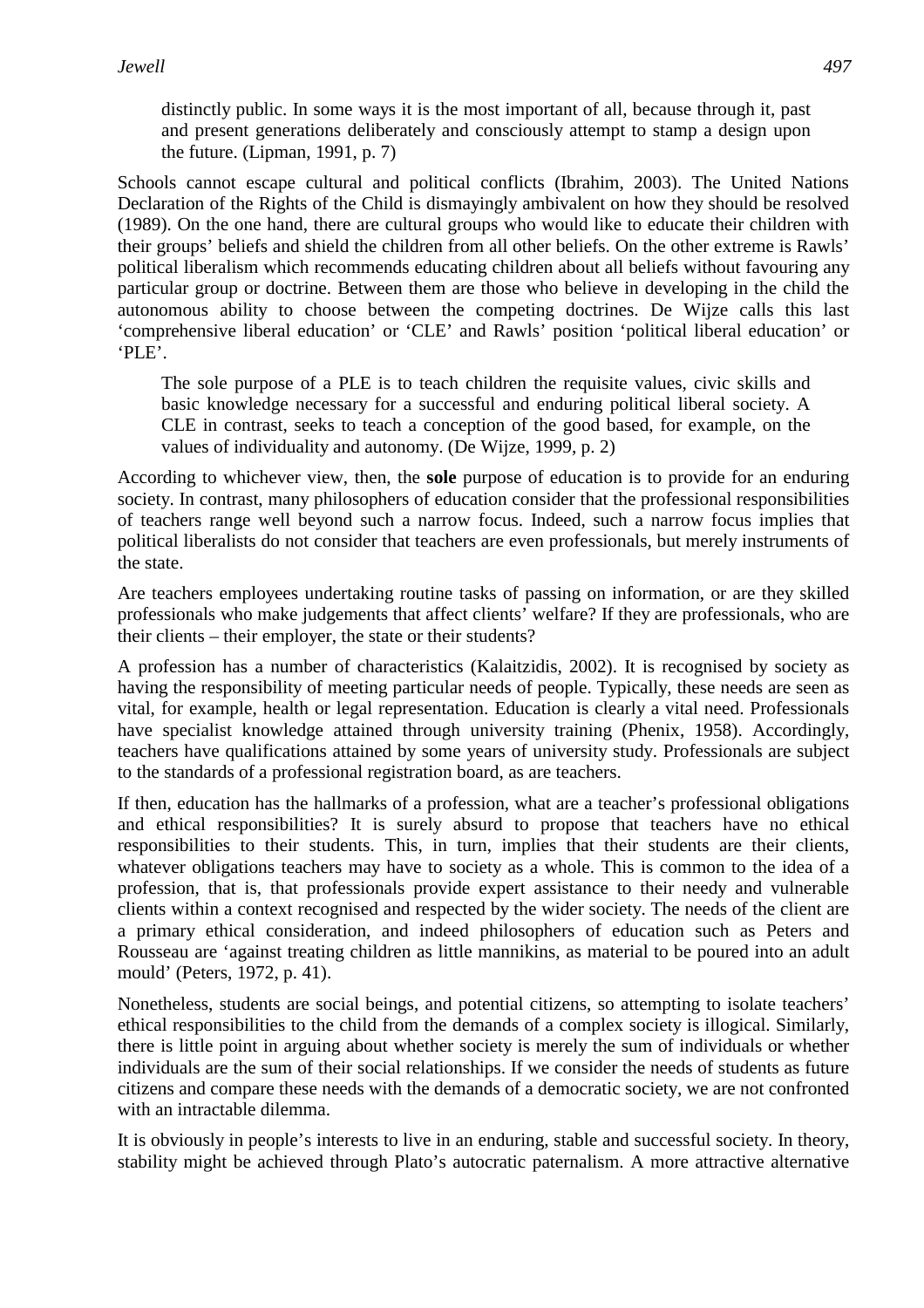might be Hume's traditions and agreements or Rousseau's general will (Lindsay, 1954; Trigg, 1988; Rousseau, 1968). In practice, modern democratic societies are multicultural, so methods are needed for navigation through differing traditions and competing concepts of the good. Citizens need navigation equipment and a modern democracy needs citizens who are so equipped. Educators, then, have an obligation to provide the equipment. Mere knowledge of the cultural landscape is insufficient. The navigation of it requires the skills and dispositions to make decisions, in short, autonomy.

Let us return to our particular problem, the constrained wife, and our general problem, the multicultural society, and consider what form of education should be promoted.

Admittedly, when confronted with Rawls' question of how to achieve a stable pluralist society, some people would reply 'Do away with pluralism'. Some fundamentalist religious families have sought to prevent their children coming into contact with ideas that compete with their religious views (de Wijze, 1999). Some people are anti-immigration because they fear the conflict arising from the competition of cultures. (It is interesting to note that Rawls' 'Political Liberalism' assumes no immigration. His supporters, de Wijze and Costa, appear not to have noticed this. In actuality, the cultural complexity of modern societies is largely due to immigration. Rawls dismissed this as a 'distracting detail' (1993, p. 12), but one might reasonably question why it is not a fatal flaw in his analysis, rather than a detail.)

People who recommend abandoning pluralism in favour of a single doctrine, that is, their own, should be viewed with suspicion (Woolcock, 1998, p. 37). It is likely that the doctrine they promote advantages themselves over others' interests. Even where there is no apparent unfair advantage of one group over another, one must ask why their particular doctrine should have any precedence over any other? To date, we do not enjoy the result of an Enlightenment Project, that is, a widely accepted doctrine which is philosophical, reasonable and comprehensive (Rawls, 1993, p. xviii). Rawls and nationalists notwithstanding, immigration and multiculturalism are a fact of life. Indeed, it can be argued that the great virtue of multiculturalism is that a citizen can compare ways of life and concepts of the good, thus enabling a productive and efficacious choice. Such an argument, however, presupposes the existence of autonomy. It does not, though, presuppose the moral primacy of autonomy, only its instrumental value.

# **PROFESSIONAL ETHICS IN EDUCATION**

Because the multicultural society exists, educators have a professional obligation to equip their students to deal with it. Certainly they may respond to Rawls' question of how to achieve stability, and their response may include providing for tolerance of different views and understanding. But, as argued above, an educator's professional obligation does not end there. It would be a dereliction of duty to abandon the child's future to chance, to the power plays of conflicting cultures.

Political stability, while desirable, is not enough. Reasonableness, while virtuous, is not enough. As numerous educators argue, a core purpose of education should be the promotion of rationality (Moshman, 1999). Neutrality is not enough. Mere information is insufficient. Students about to take their place as full citizens in a complex democratic society need the skills and dispositions to make judgements between competing values, cultures and doctrines. They need autonomy both in the practical sense of self-determination, and in principle. They need it to secure their own welfare, to negotiate social arrangements such as the professional/client relationship, and to direct the operations of their democratic society.

This view of the role of education in producing ideal citizens is not, it must be acknowledged, immune to criticism. Perhaps it is optimistic, even utopian. The abused Hindustani wife could be described as suffering from false consciousness. She has internalised a set of values which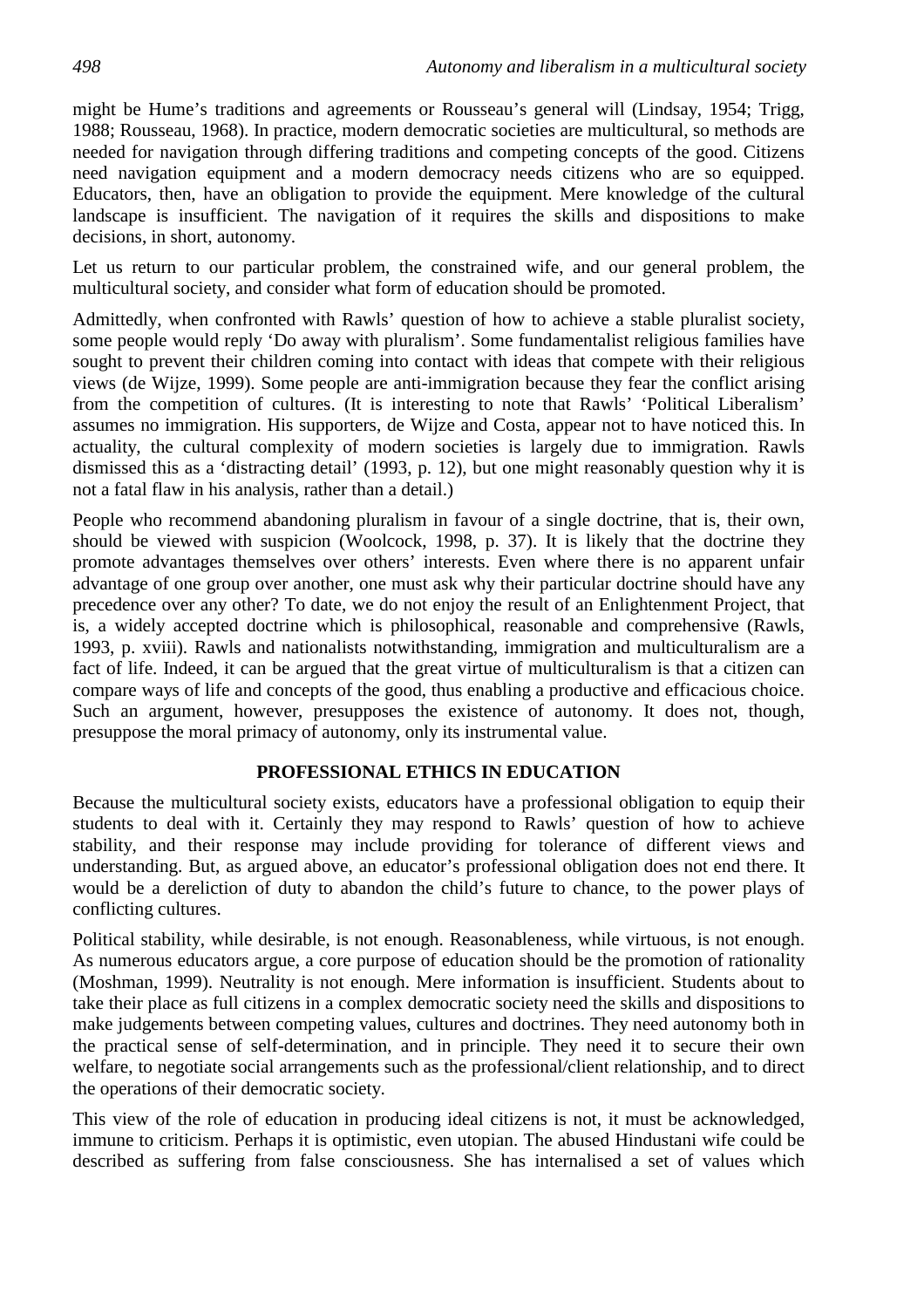actually exploit her, and so has no effective autonomy. But perhaps this is true of all of us. We all internalise values we have picked up from whatever culture in which we have matured. Even the strongest sense of self-determination may be a delusion. Members of minority cultural groups sometimes accuse members of the dominant culture of being insensitive and ignorant of others' experiences and cultures. But this is true of everyone, minority and dominant alike. Nobody is neutral, nobody is without cultural influences and nobody is universally cognisant of all cultural influences. The suggestion made above that the benefit of a multicultural society was that one could choose from a smorgasbord of values is one that cannot be realised. Nobody has that much autonomy (Anderson, 2003; Larraine, 1983; Winch, 1964).

Nonetheless, autonomy remains the best candidate for the determination of social arrangements, as a political principle, and in the philosophy of education. Indeed, it is difficult to imagine how a multicultural society could operate without it. Citizens would be stuck with a set of cultural values and beliefs they were born with, or paralysed with indecision. Neither relativism nor chance are adequate moral justifications for the adoption of any particular cultural belief. Fagan raises the problem of how a professional should deal with a culture-constrained non-autonomous adult, but provides no solution. The neutrality of Rawls' political liberalism is simply inadequate for the task.

Autonomy can be seen as intrinsically valuable, that is, an indispensable characteristic of a flourishing person. Alternatively, it can be viewed as merely instrumental, as a means of navigation in a complex society. Either way, it is the professional obligation of educators to promote it in their students.

#### **REFERENCES**

- Anderson, H. (2003). On Multiculturalism's Biases. *Inquiry Critical Thinking Across the Disciplines* XXII (2), 15-19
- Blackburn, S. (1994). *The Oxford Dictionary of Philosophy* Oxford: OUP
- Chappell, T. (2003). Practical rationality for pluralists about the good. *Ethical Theory and Moral Practice* 6, 161-177.
- Costa, M. V. (2004). Rawlsian civic education: Political not minimal. *Journal of Applied Philosophy* 21 (1), 1-8
- de Witze, S. (1999). Rawls and civic education. *Cogito* 13, 87 93.
- Fagan, A. (2004). Challenging the bioethical application of the autonomy principle within muliticultural societies. *Journal of Applied Philosophy* 21, 15-31.
- Goodman, J.F. and Lesnick, H. (2001). *The Moral Stake in Education: Contested Premises and Practices*. New York: Longman
- Gutek, G.L. (2004). *Philosophical and Ideological Voices in Education*. New York: Pearson
- Ibrahim, A.M. (2003). Thinking Critically, Choosing Politically: Anti-racism and/or multiculturalism education (?): Prologue. *Inquiry - Thinking Critically Across the Disciples* XXII, (2), 4.
- Kalaitzidis, E. (2002). Nursing ethics as maximising a patient's practical self-determination.' *Restructuring the Public Interest in a Globalising World: Business, the Professions and the Public Sector*. Brisbane: IIPE.
- Larraine, J. (1983). *Marxism and Ideology*. London: Macmillan.
- Lindsay, A. (1954). *Plato. The Republic*. UK: Dent.
- Lipman, M. (1991). *Thinking in Education*. USA: Cambridge University Press.
- Moshman, D. (1999). *Adolescent Psychological Development: Rationality, Morality and Identity*. London: Lawrence Erlbaum.
- Peters, R.S. (1972). Must an educator have an aim?, In J. M. Rich (Ed.). *Readings in the Philosophy of Education,* New York: Wadsworth.